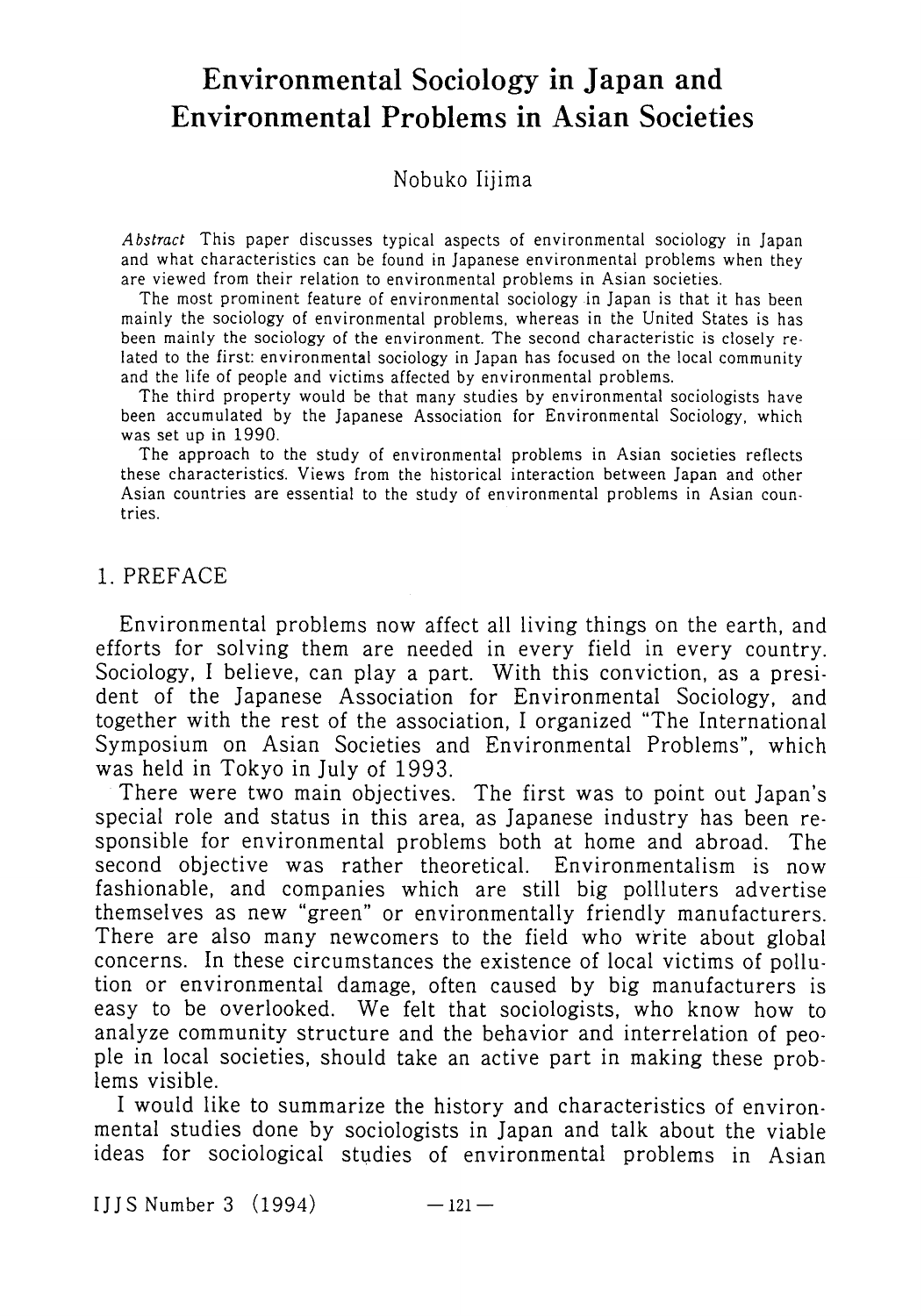#### International Journal of Japanese Sociology

societies based on the reports, discussions and my keynote address presented at the symposium (Iijima 1993).

# 2. ENVIRONMENTAL SOCIOLOGY IN JAPAN

The term "environmental sociology" (Dunlap 1978, Buttle 1978) appeared in America in the late  $1970s$ , about 10 years earlier than in Japan. The first formal use in Japan was at the establishment of "The Japanese Association for Environmental Sociology" in 1990.

I was one of the founders and the first president of this association. The main motivation for setting it up was the strong desire of younger sociologists who had been researching environmental problems in Japan since the latter half of the 1980s for an appropriate forum for exchanging knowledge and experience. A major stimulus was the world-wide concern for the earth's environment, but another factor may have related to the special history of the sociological study of environmental problems in Japan. Although the term "environmental sociology" itself appeared quite recently here, substantial studies on some of the social aspects of environmental problems have been going on for more than forty years.

## 2.1 Pioneers: 1950s and 1960s

The first authentic study was the report published in 1955 by Shimazaki et al, which analyzed the serious social effects of heavy pollution caused by mining in the Annaka region (a rural area of Gunma prefecture) during the Second World War. This research was one link in a global study funded by UNESCO to determine the influence of technological innovation on the community. Shimazaki eventually became a witness in the lawsuit against the mining company, and gave evidence of the grave evidence of the grave health damage sustained by the farmers who lived near the mine.

The second important study was research done by Fukutake and his successors in 1965 on the pollution problems caused by the petro-chemica1 industry at Yokkaichi in Mie prefecture. Fukutake and his co-researchers were known as authorities on rural sociology (Fukutake et al, 1965). Stimulated by these remarkable studies, other sociological papers related to environmental problems appeared in the 1960s. Among them, Aoi's 1965 theory of social movement known as the "theory of 'jumin undo' (movement by inhabitants) " was influential.

Although the total number of related papers published in the 1950s and 1960s was not great, I think those mentioned above are prominent milestones in the history of the sociological study of environmental problems.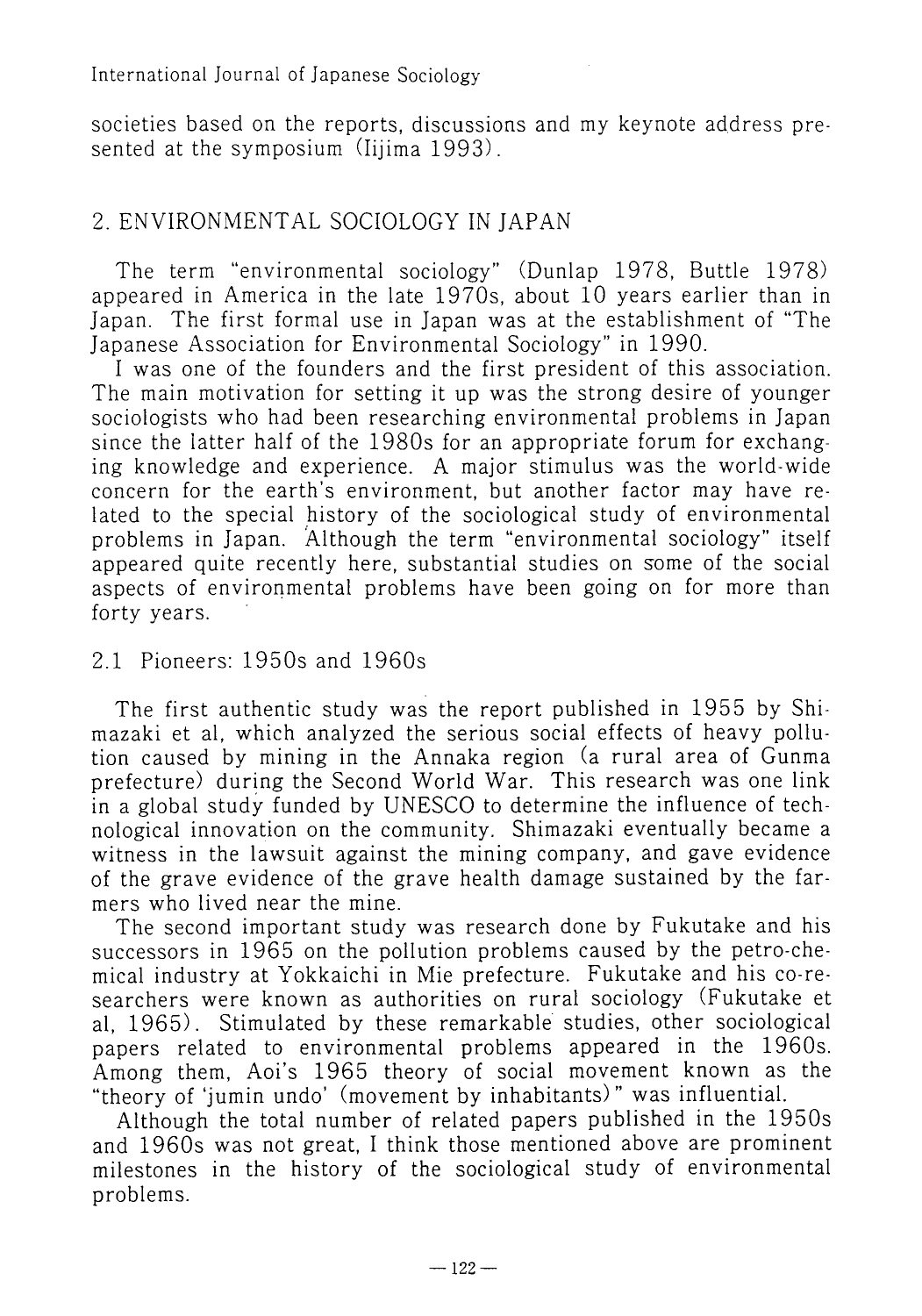# 2.2 Accumulation of research: 1970s to the first half of the 1980s

From the late 1960s through the early 1970s the Japanese were subjected to many serious pollution problems and environmental disasters. Japan even earned the notorious nickname "The Kingdom of Pollution". Bitter conflicts arose frequently between victims and the manufacturing industries, the polluters.

By the early 1970s at least four diseases directly attributable to pollution were identified in Japan: Minamata and Niigata-Minamata disease (mercury poisoning), Itai-itai disease (cadmium poisoning), Yokkaichi asthma (sulphur dioxide poisoning) , and Toroku arsenic poisoning. Although mercury poisoning, cadmium poisoning, sulphur dioxide poisoning and arsenic poisoning had been recognized as occupational hazards, they were now being found in residential areas. This sparked a kind of nation-wide pollution panic. Many academic studies were carried out in the natural sciences and in the fields of economics and political sciences to analyze the social, economic and political situations. Few sociological papers appeared, but those that did showed promising results. Takashi Nakano studied the influence of the industrial complex in Okayama prefecture (Nakano 1972). Haruo Matsubara and Kamon Nitagai published a book of research work on various types of habitant movement in the face of environmental destruction (Matsubara et al, 1976), which adapted the theory of 'jumin undo' first created in the 1960s.

I myself began to study environmental problems as a graduate student in the late 1960s. I visited the Minamata area and researched the social aspects of Minamata disease (Iijima 1970) using the method of the sociology of community. I also presented the new concept of the social structure of the victim in the late 1970s as a result of my research on the victims of Minamata disease, medicine poisoning (SMON disease) and occupational hazards using the theory of life structure (Iijima 1976). I published, in both Japanese and English, a historical chronology of environmental problems in Japan over a 400 year period beginning in the 1600s (Iijima 1979).

From the results noted above, we see that the sociological study of environmental problems in the 1970s was characterized by the accumulation of basic information.

2.3 Expansion of studies: Late 1980s to the present

In the latter half of the 1980s many sociological studies of environmental problems in Japan suddenly began to appear. Both the methods and subjects became varied and rich.

Harutoshi Funabashi, Takamichi Kajita, Munekazu Hatanaka, Koichi Hasegawa and Harumi Katsuta published two books on the environmental problems caused by the Super Express Train (Funabashi et al,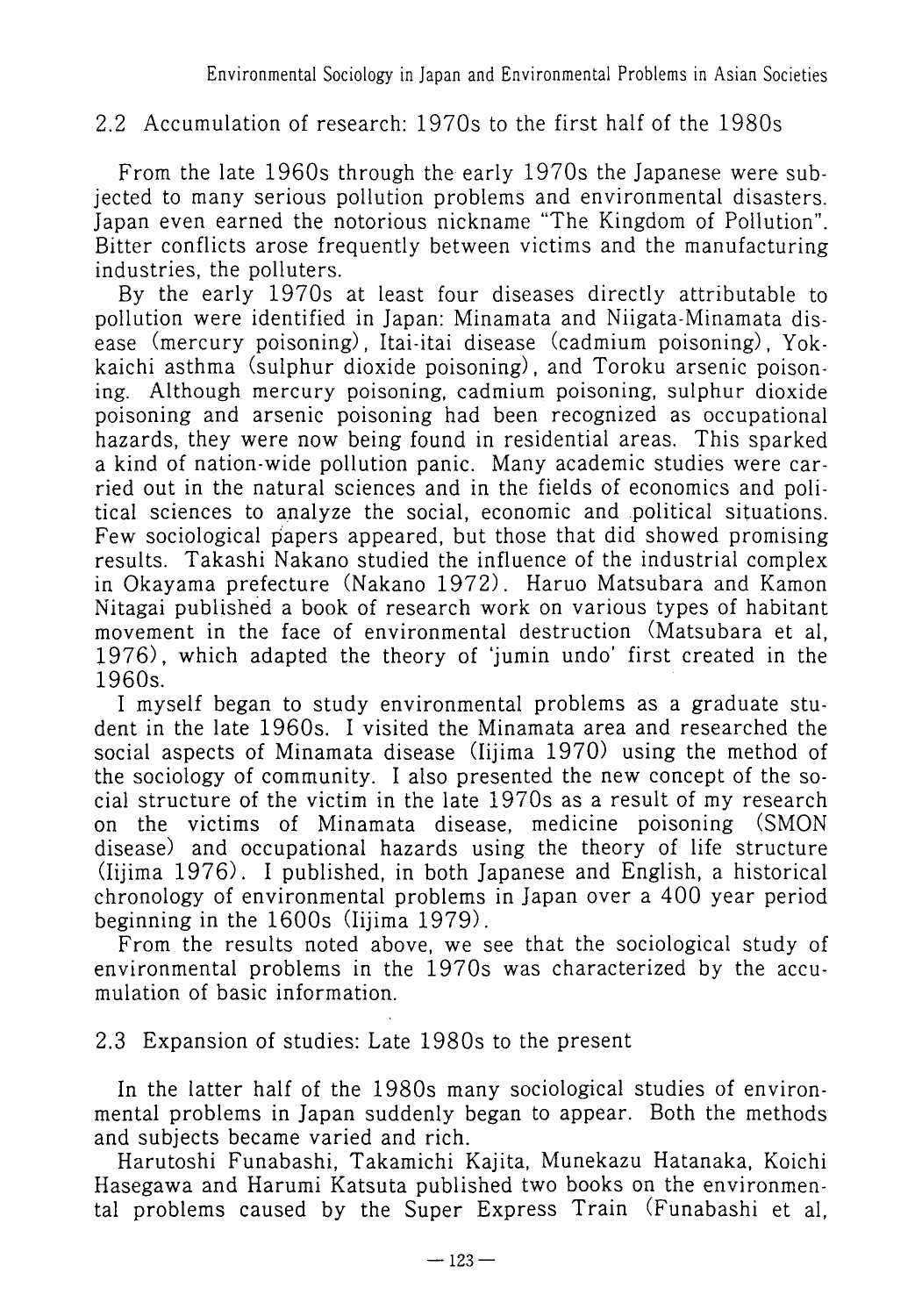1985, 1988). Although air and noise pollution caused by transportation specifically had been a public issue since the 197Os, theirs was the first sociological study on the subject. Furthermore, they did not rely on the same approaches used in previous researches done on environmental problems produced by factories; instead they applied R.Merton's theory of the middle range and the concept of a "victimization zone/benefit zone".

A study on the social aspects of the pollution of Biwa Lake (Torigoe et al, 1984) also created a new wave, with its new concept of "life environmentalism" and its folkloric approach.

There were also other studies on new subjects such as the environmental problems caused by nuclear power plants, energy issues, the destruction of historic or rare natural habitats, problems created by farmers and fishermen and waste and environmental problems in developing countries. The interest of Japanese sociologists appears to have moved closer to that of American environmental sociologists lately, probably because the problems in both countries have become partly similar.

## 2.4 Characteristics of environmental sociology in Japan

There are two important characteristics in Japanese environmental sociology. The first is an approach to problems from the inhabitants' or victim's perspective, and the second is an emphasis on case studies, Japanese sociologists have been mainly interested in analyzing social structure of the victimized by environmental deterioration and the social movement of the victimized. In other words, we have been focusing the local situation and have been interested in understanding the social reality of the people who have been victimized by environmental deterioration. I think that the reason why this characteristics of Japanese environmental sociologists have shown had close relation to social reality of environmental problems and tendency of main concerns of other sciences. Alhtough there have been so many victimized of environmental problems, on the contrary, few of preceded studies in other sciences analyzed them.

The reason we chose the term "Asian societies" instead of "Asian countries" at the Symposium was that we wanted to emphasize that our concerns were "local"; environmental problems are too often treated at a national or even global level. For example, if we see the global reduction of the tropical rain forest we may talk about its impact on the earth's atmosphere. On the local level, however, we examine how people live in the rain forest and how they are affected by deforestation. This viewpoint has been very important to most Japanese environmental sociologists.

Some new and different methods or approaches for studying environmental problems may and should appear if we are to develop a really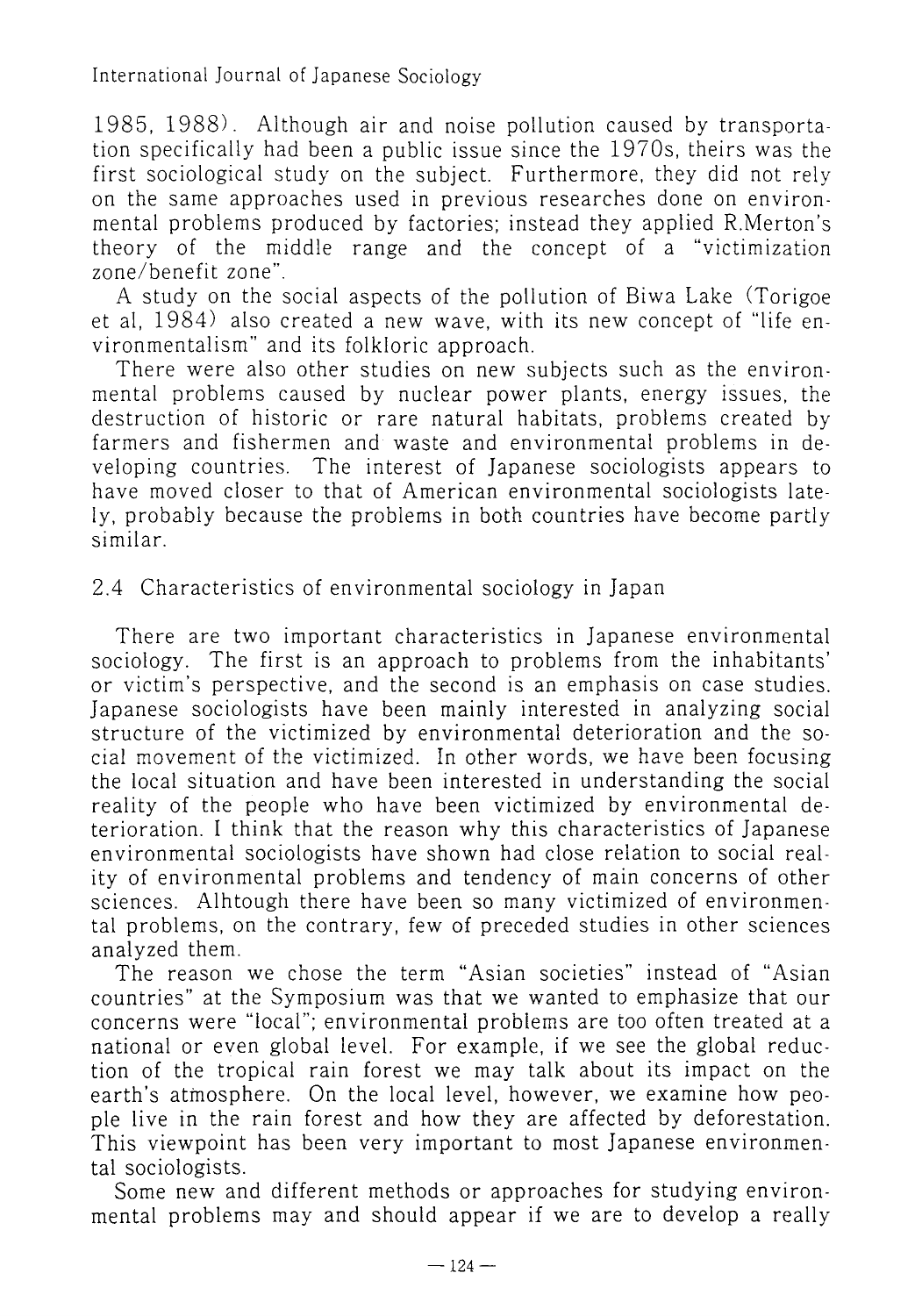effective theoretical framework. However, I think that attitudes and viewpoints discussed above are also essential for analyzing environmental problems in other Asian countries which are now beginning to experience what Japan has already been through.

#### 3. CHARACTERISTICS OF ENVIRONMENTAL PROBLEMS IN JAPAN AND OTHER ASIAN COUNTRIES

I have studied the history of environmental problems in Japan over the past 400 years, and have visited Asian countries since the end of 1970s to get a first hand look at their pollution problems. Though it is not within my grasp to provide a comprehensive framework for the sociological analysis of environmental issues in Japan and Asia, I think I can point out some of the characteristics.

## 3.1 The relation between environmental problems and work conditions

Environmental problems are often preceded by industrial accidents, occupational diseases, and consumer health concerns. In my opinion these three problems have incited more citizen mass movements that any other type of social disaster since the beginning of Japan's period of modernization. I think all these problems are interconnected in a fundamental way.

Theoretically and practically, occupational hazards precede environmental problems, but public understanding of the situation is often very different. The mining industry is a prime example. As long ago as the 17th century, rivers and paddy fields in Japan were poisoned by polluted water from copper, iron and gold mines. In some cases the protests mounted by the farmers were so successful that the mines were closed. However, the farmers were not the only victims. The working environment of mining industry was so bad that almost all workers suffered severe health problems and had drastically shortened lives. It is said that workers reached the age of 25 were celebrated for their "long life". They suffered from silica lung disease ('yoroke', or 'staggering') , an' affliction which the mining industry has not been able to eliminate to this day.

Another example was the spinning industry, which started in the middle of the 19th century. By the end of the 19th century, Osaka, Japan's most populous city at the time, was also the most polluted. It was called "the city of black smoke", due to the numerous chimneys of spinning factories, which meant that the air of Osaka area was always covered with dark smoke. This was the problem of pollution. On the other hand, the spinning industry hired many girls ranging in age from 8 to 13 from rural area, and made them worked 10 hours per day (and night) in fluff-filled rooms. Most of them were sent home with tubercu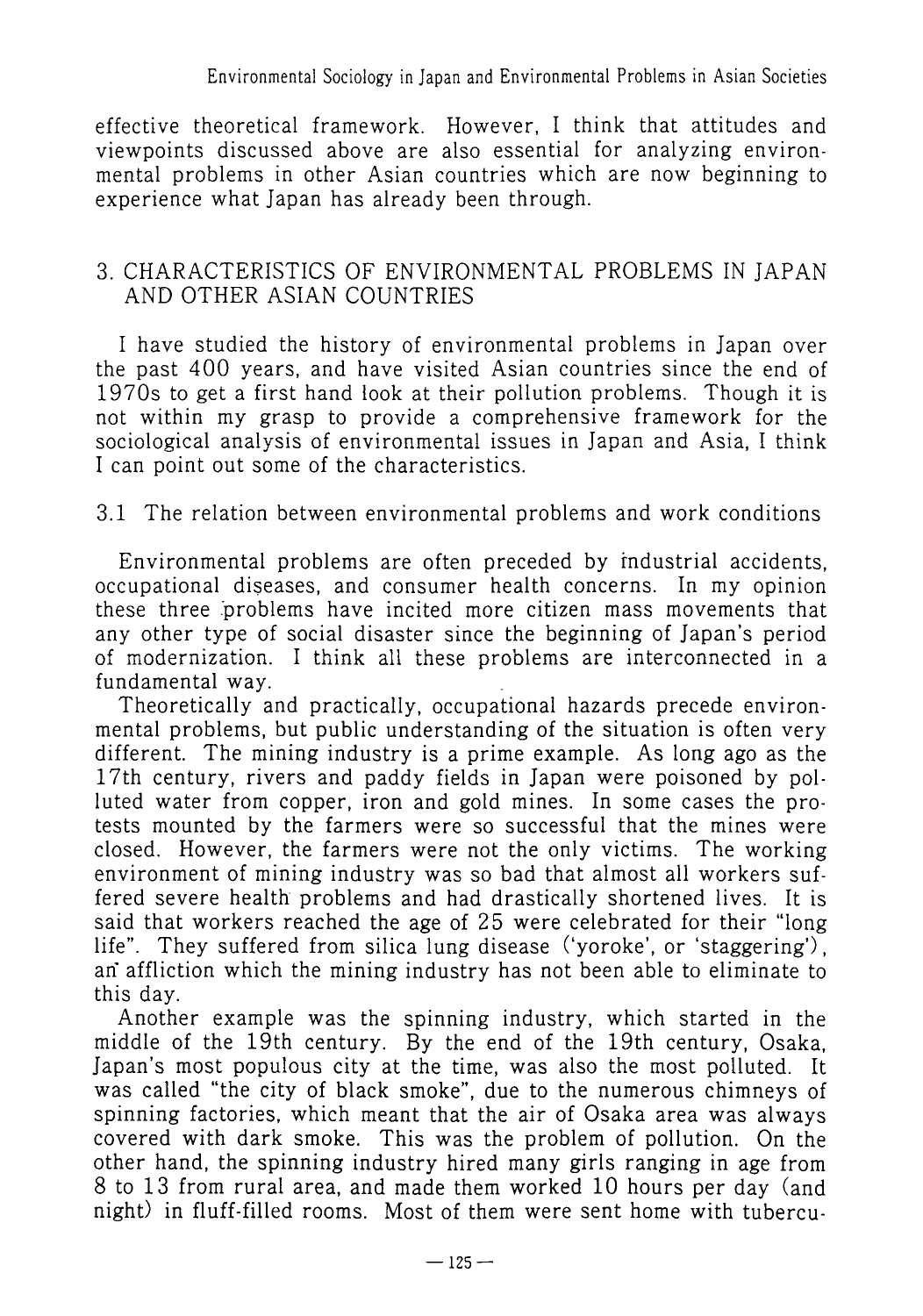International Journal of Japanese Sociology

losis after working for about a year.

The iron industry, which began in the early 20th century, was seen as Japan's most important industry. However, many iron workers were injured in serious accidents, and smoke from the factories polluted the air severely.

A fourth example is the chemical industry. The factory which dumped organic mercury into the sea, causing the infamous Minamata disease among the local fishermen, was also notorious for workers' accidents.

These examples show that environmental problems and occupational hazards stem from the same root. Similar events are now happening in other Asian countries. For example, in the Philippines there is an industrialization process of unprecedented size called Calabarzon which started in the late 1980s. Relying on foreign capital, it has been carried out mainly in agricultural environmental problems and the violation of the human rights of workers, farmers, fishermen and citizens (Bueno. 1994).

3.2 Environmental problems are not by-products of capitalism only

Although it has been said that capitalism itself causes environmental problems, they have also occurred in feudal and socialist societies. At the symposium professor Yude Wang of China reported on what was happening to the lives of people and the natural environment in China (Wang, 1994). That country has embarked on a policy of industrialization, and environmental concerns have been put aside. And since the collapse of socialism in eastern Europe we have become aware of many serious environmental problems there. We have already discussed pollution by the mining industry in premodern Japan.

I think these facts show that environmental problems are not only related to the political or economic structure of a society, but also to the values cultivated by the leaders of the nation. There have been many conflicts in Japan between industry and residents, and we are now seeing them in other Asian countries. In most cases the political leaders have focused on industrialization or industrial development. Most farmers and citizens, on the other hand, resist such policies and would like to continue with their traditional lifestyles.

3.3 Environmental problems have political and cultural dimensions

Since industrialization is usually mandated by political and industrial leaders, they are often able to use their power to hide pollution and suppress the complaints of the victims. We have seen this frequently in the long history of environmental issues and conflicts in Japan, and are now seeing it in many areas in Asia. At the symposium, professor See-Jae Lee of Korea reported how the government and power com-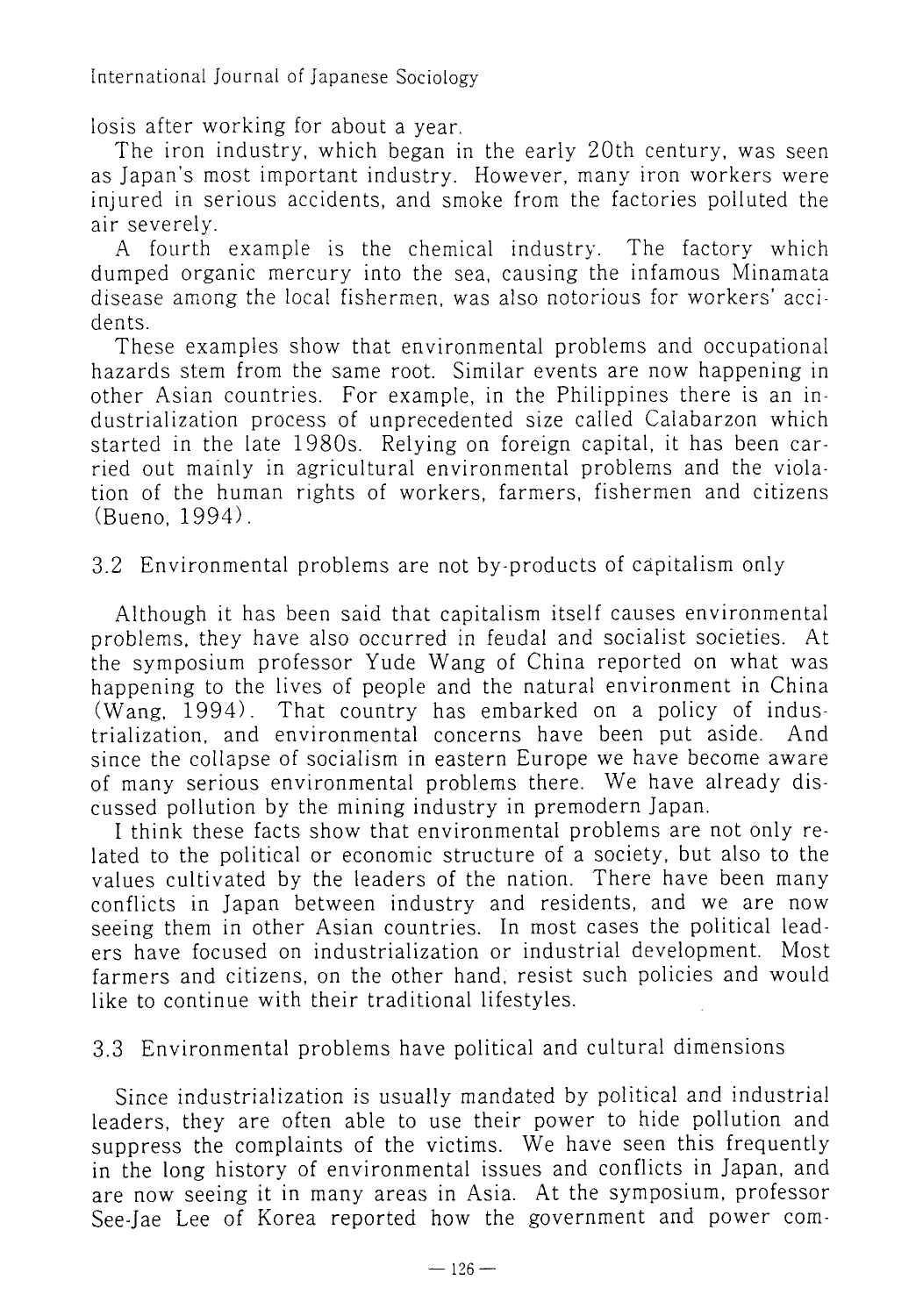panies tried to hide the danger of nuclear power plants and shrewdly put pressure on the anti-nuclear movement (See-Jae Lee, 1994). And in Japan, despite the government's claim of "advanced" environmental protection laws and measures, policy on environmental protection actually moved backwards in the 1980s. While it is true that many laws and measures were implemented in the late 1960s and early 1970s due to citizen's movements, some of these measures were abolished or emasculated in the 1980s. Japan, therefore, is not 'an honor of pollution counterplan' which has been sometimes misunderstood by Asian countries.

The cultural dimension is connected to the political dimension: as industrialization proceeds, political and business leaders spread the idea to "put industry first", and a gradual change occurs in the values of ordinary people. In industrial areas in Japan and other Asian countries it often happens that people see tall chimneys as a symbol of prosperity, even while they are suffering from respiratory diseases. In this atmosphere the fight against political and business leaders is likely to be isolated.

## 3.4 Victims are concentrated among the powerless

In most instances the victims of pollution problems and occupational disasters are people at the bottom of the social ladder. For example, the victims of Itai-itai-disease were mostly women farmers, and at its outset the victims of Minamata disease were poor fishermen. Almost all victims of occupational hazards are blue-collar workers.

Environmental pollution has been transferred to other countries as a result of increased social pressure or with the implementation of protective measures. Indeed, when faced with the rising protests of the anti-pollution movement in the 1970s, Japanese companies "exported" pollution to other countries, where victims were often farmers or fishermen (Ari, 1994, Surapol, 1994). The transfer of environmental victims to other Asian countries continues to this day.

Domestically, nuclear power plants tend to be built in rural areas. Those living in the area receive the least benefit and the most danger. Dangerous work tends to be allocated to the most deprived workers, such as illegal immigrants.

By refusing to clamor for reform, the Japanese people share the blame with governments and big business for the worsening environmental conditions in foreign countries. We should keep in mind that the mass consumption of the Japanese people has much to do with excessive development in Asian countries.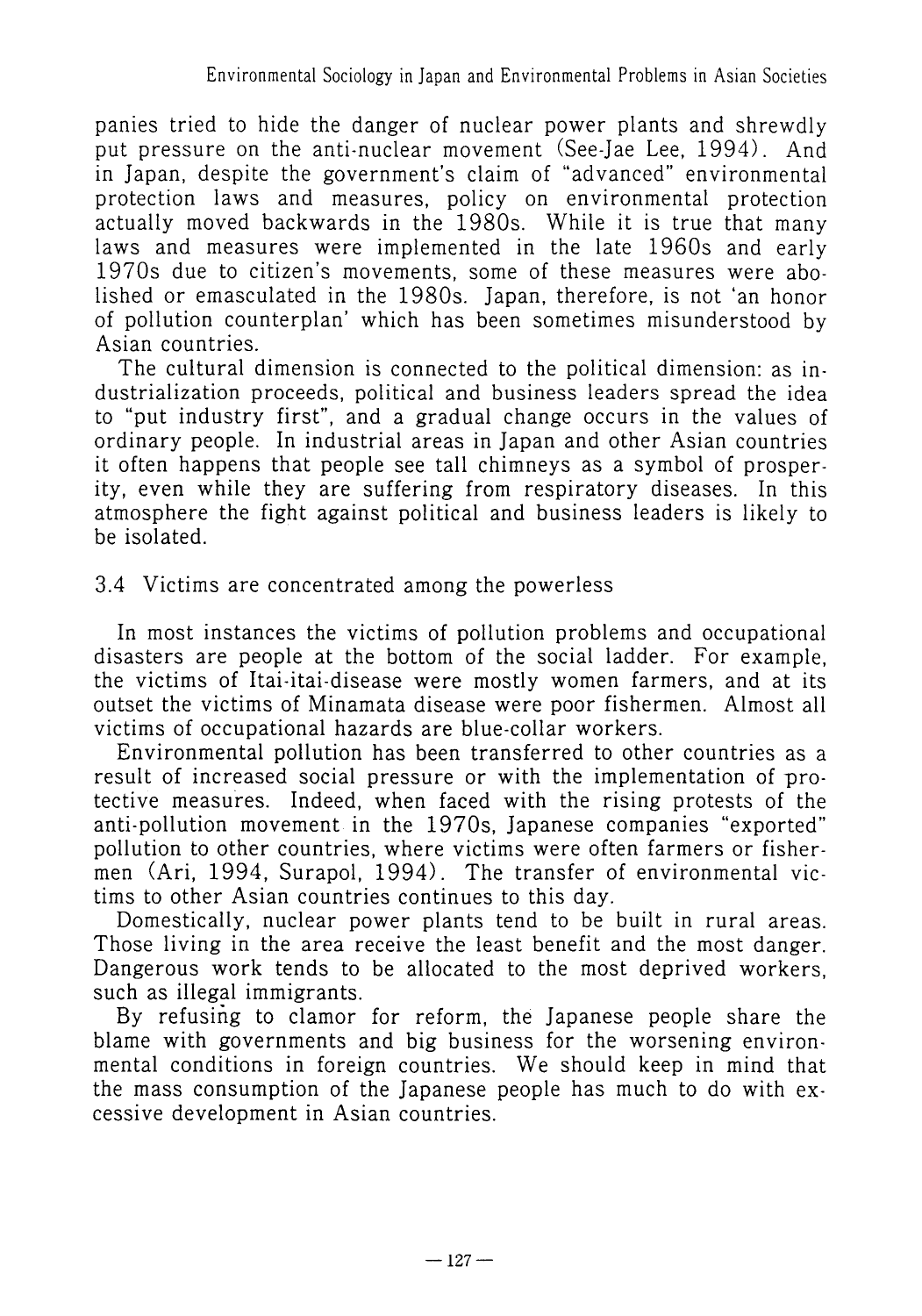3.5 The close relation between health damage and the deterioration of life

All cases of health damage due to pollution, such as Minamata disease, Itai-itai-disease, asthma and the harmful effects of medicine or food have shown a close relation to the deformation of life (Iijima, 1992).

The extent of the damage incurred by pollution victims often has a direct bearing on the scoope of the secondary problems related to their living conditions. If the health damage is not serious and the victim is able to return to work, the ensuing problems will not be overwhelming and there is the possibility of a complete recovery for the victim and his family. However, when the victim requires many years of treatment before even partial recovery is possible, or when the victim is permanently disabled, the suffering involved is almost impossible to measure. In the worst case the death of the victim would leave the family in a very difficult or even impossible situation.

When the breadwinner in the family is killed in an industrial accident or environmental disaster the complications that ensue are all too obvious. In such situations the wife is forced to find work and sometimes the children are obliged to give up school in order to care for younger children, or even to obtrain work. Often the family is unable to restore its standard of living. When the victim is the mother, the secondary problems can be so extensive that the human relationships in the family become greatly altered. If a young child is the victim, the burden on the mother is increased, and family viability can be threatened. This is particularly the case with thalidomide babies and with infants suffering from mercury poisoning. Even when the cause of the disaster has been fully understood the mother's suffering is incereased by the fact that the poisoning was administered unwittingly through the food chain by the mother herself. In these ways the social roles of the victims and their positions within their families also determine to a great extent the degree of damage done to the family infrastructure.

Only Japan has experienced so many health problems and their effects on living standards due to environmental destruction. These tragedies should not be transferred to other countries, or even to other places within the nation.

3.6 Anti-pollution movement

Finally, I would like to emphasize the role the anti-pollution movement has in protecting the environment. The anti-pollution movement encompasses groups representing the environment, victims of pollution, citizens and consumers. Major reforms of Japanese policy, such as the enactment of the Anti-pollution Basic Law in 1967 or the enactment of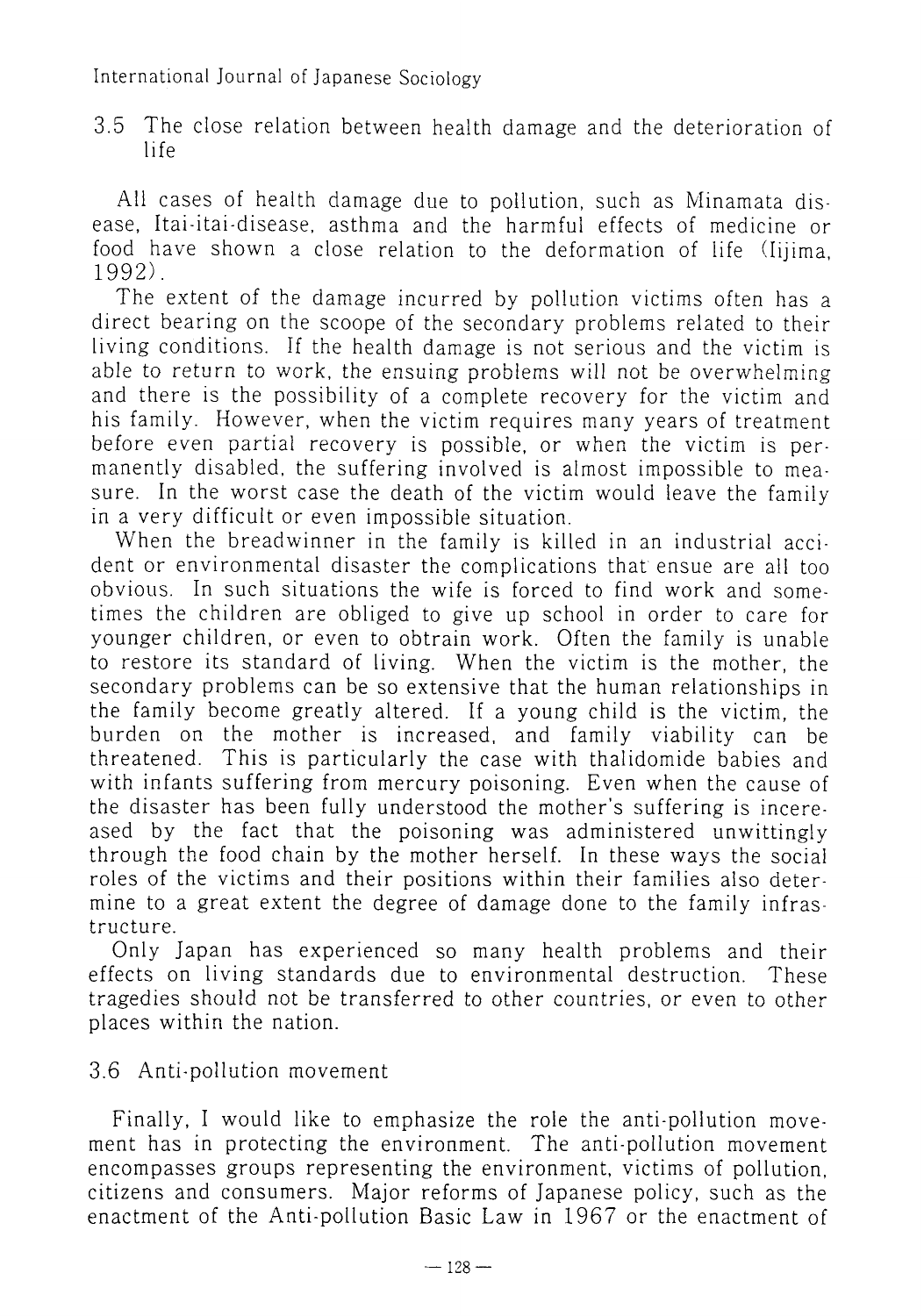14 related laws in 1970, should be seen as the result of their persistent efforts. I think that the history of environmental pollution in Japan shows that the first step towards the solution has been taken by the victims of pollution. From this fact I am convinced that the true solution should be based on "real" efforts at the local level. This is also true in other Asian societies.

## 4. CONCLUSION

The new field of environmental sociology has developed different objectives and approaches in Japan and the United States because of the different environmental problems faced by each country. In Japan it may be called "the sociology of environmental problems", while in the United States it would be "the sociology of the environment".

Although these two approaches are slowly becoming closer as the problems faced by each country become similar partly, there is still a big difference. For historical reasons, it would be the duty of environmental sociologists in Japan to study environmental problems in other Asian countries, and especially Japan's involvement in these problems. Although study 'has just begun, solutions are anxiously awaited.

# REFERENCES

- Aoi Kazuo. 1965. *Chiiki Kaihatsu to Jumin Undo* [Community Development and Habitants' Movement], Shinseikatsu Undokyokai, pp.3-4
- Ari Sufyandi. 1994. 'The Process and Problems in Mangrove Forest Degradation: Case Study at Karawnag District, West Java Province, Indonesia' *PROCEEDINGS-The International Symposium on Environmental Problems in Asian Societies*
- Frederick H. Buttel. 1978. "Environmental Sociology: **A** New Paradigm?", pp.252-256. in *The American Sociologist,* 13
- Fukutake Tadashi.1965. *Chiiki Kaihatsu no Koso to Genjitsu* III [Plan and Reality of Community Development, III], Tokyo Daigaku Shuppankai, pp.4-108
- Funabashi Harutoshi. Hasegawa Koluchi, Hatanaka Munekazu. Kajita Takamichi. 1985. *Shankansen Kogai-Kosoku Bunmei no Shakai Mondai* [Environmental Problem of Super Express Train-Social Problem of High Speed Civilization], Yuhikaku
- 1988. *Kosoku Bunmei no Chiiki Mondai-Tohoku shinkansen no Kensetsu Funso to Shakaiteki Eikyo* [Environmental Problems of Tohoku Super Express], Yuhikaku
- Junwel Bueno.1994. "Environmental Problems Caused by ODA (PAP) Calabarzon Project in the Philippines" *"PROCEEDINGS- The International Symposium on Environmental Problems in Asian Societies"*
- Iijima. Nobuko. 1970. "Sangyo Kogai to Jumin Undo-Minamatabyo o Jirei ni [Industrial Pollution and Habitants' Movement-based on the case of Minamata Disease] " in *Shakaigaku Hyoron,* v01.21. No.1, pp.24-45
- 1976. "Wagakuni ni okeru Kenko Hakai no Jittai [The Reality of the Health Damage in Japan]", in *Shakaigaku Hyoron,* vo1.26, No.3, pp.16-35
	- 1979. *Pollution Japan-Historical Chronology,* Asahi Evening News
- 1984. *Kankyo Mondai to Higaisha Undo* [Environmental Problems and Victims' Movement], Gakubunsha